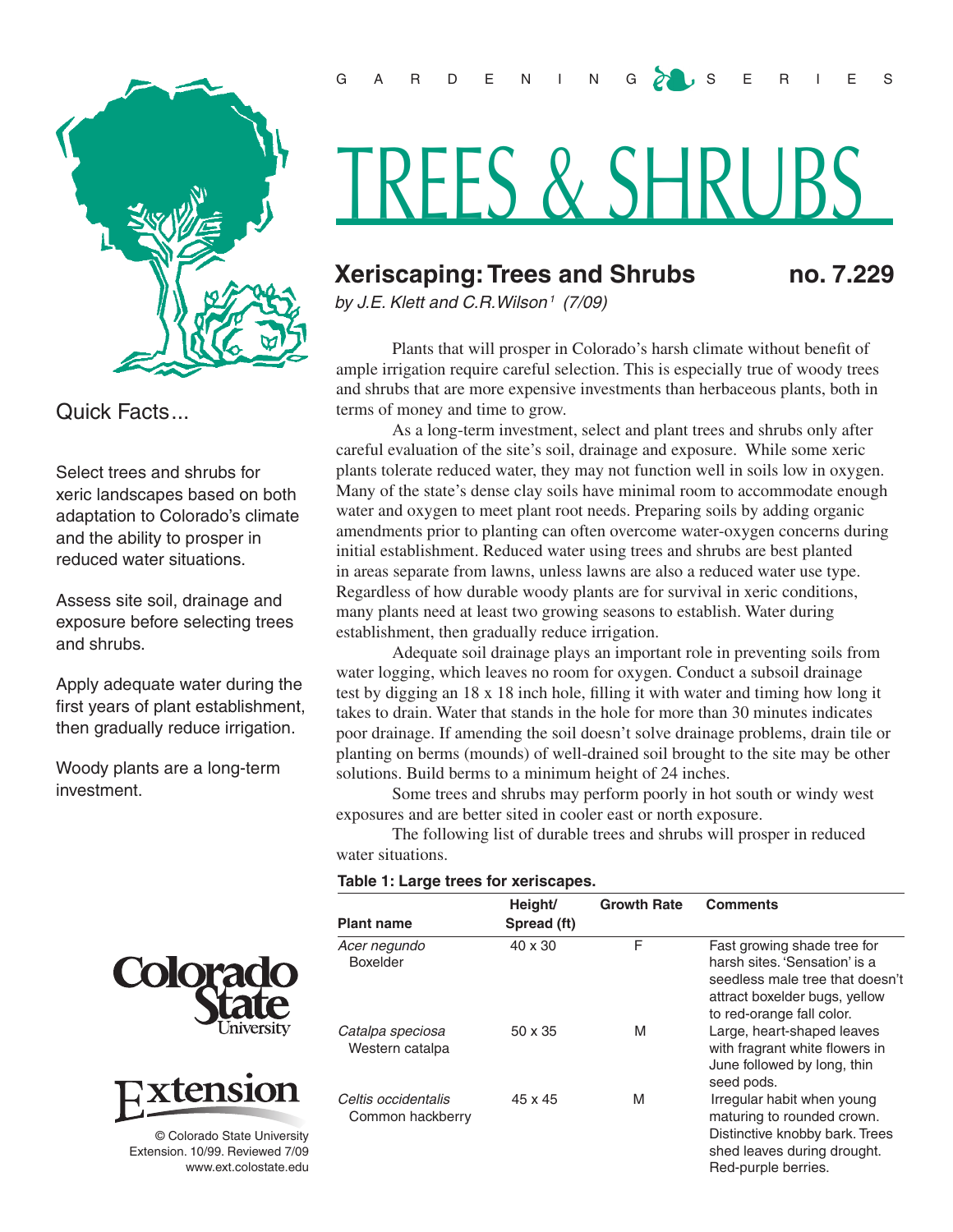# **Table 1: Large trees for xeriscapes (cont.).**

|                               | Height/        | <b>Growth Rate</b> | <b>Comments</b>                                                                      |
|-------------------------------|----------------|--------------------|--------------------------------------------------------------------------------------|
| <b>Plant name</b>             | Spread (ft)    |                    |                                                                                      |
| Gleditsia triacanthos inermis | 35 to 55 x     | M                  | Many varieties available that vary in size.                                          |
| Thornless honeylocust         | 25 to 45       |                    | Thornless and many varieties podless. Fine textured foliage turns<br>yellow in fall. |
| Gymnocladus dioicus           | 55 x 35        | S                  | Large compound leaves. Females bear seedpods that remain on                          |
| Kentucky coffeetree           |                |                    | trees through winter. Ridged bark, stout branches and coarse<br>winter texture.      |
| Juniperus scopulorum          | $30 \times 15$ | S                  | Native evergreen with blue-green foliage. Berry-like cones that                      |
| Rocky Mountain juniper        |                |                    | are dark blue in the second year. Prefers full sun. Many varieties.                  |
| Koelreuteria paniculata       | $30 \times 30$ | M                  | Compound leaves emerge red turn to green. Yellow clusters of                         |
| Goldenrain tree               |                |                    | flowers in summer are followed by lantern-like fruit.                                |
| Pinus aristata                | $35 \times 20$ | S                  | Native evergreen with dark pine green needles bearing white                          |
| Bristlecone pine              |                |                    | flecks.                                                                              |
| Pinus ponderosa               | 60 x 30        | M                  | Native evergreen with long, yellow-green needles in clusters                         |
| Ponderosa pine                |                |                    | of two or three. Plate-like bark is cinnamon to dark brown.                          |
| Quercus macrocarpa            | 70 x 60        | M                  | Fiddle-shaped leaves borne on stout, corky-ridged branches.                          |
| Bur oak                       |                |                    | Adapts to alkaline soils. Distinctive fringed acorns.                                |
| Robinia pseudoacacia          | 35 x 25        | M                  | Compound leaves emerge with purple tint. Dark purple                                 |
| 'Purple Robe' locust          |                |                    | fragrant flowers in May to June. Very susceptible to locust borer.                   |

# **Table 2: Small trees for xeriscapes.**

|                                | Height/        |                    |                                                                        |
|--------------------------------|----------------|--------------------|------------------------------------------------------------------------|
| <b>Plant name</b>              | Spread (ft)    | <b>Growth Rate</b> | <b>Comments</b>                                                        |
| Acer grandidentatum            | $25 \times 25$ | S                  | Small tree or large shrub. Tolerant of dry and alkaline soils.         |
| Bigtooth maple (Wasatch maple) |                |                    | Dark green leaves turn red-yellow fall color.                          |
| Acer tataricum                 | $20 \times 20$ | M                  | Single or multi-stemmed tree. Pink to red winged seeds in              |
| Tatarian maple                 |                |                    | summer with yellow fall color. Tolerates alkaline soils. 'Hot Wings'   |
|                                |                |                    | is a newer variety with distinctive red fruits and reddish fall color. |
| Crataegus ambigua              | $20 \times 15$ | M                  | Lightly thorned tree with finely cut, glossy green leaves. Clusters    |
| Russian hawthorn               |                |                    | of white flowers followed by bright red fruits.                        |
| Crataegus crus-galli inermis   | $15 \times 15$ | M                  | Thornless horizontal branches bear glossy leaves, white flowers        |
| Thornless cockspur hawthorn    |                |                    | and persistent red fruit.                                              |
| Pinus edulis                   | $25 \times 15$ | S-M                | Native, bushy evergreen with gray-green, stiff needles. Bears          |
| Pinyon pine                    |                |                    | small, rounded cones with edible seeds.                                |
| Prunus armeniaca               | $20 \times 20$ | M                  | Glossy, heart-shaped leaves cover a broad, spreading tree. Early,      |
| Apricot                        |                |                    | white-pink blossoms, rarely bares fruit due to spring frosts.          |
| Pyrus ussuriensis              | $25 \times 20$ | M                  | White flower clusters produced before dark green leaves that           |
| Ussurian pear                  |                |                    | turn yellow in fall. 'Prairie Gem' is a dense tree with an upright,    |
|                                |                |                    | oval form and strong branching.                                        |
| Quercus gambelii               | $20 \times 12$ | M                  | Native large shrub or small tree with irregular spreading branches     |
| Gambel oak                     |                |                    | dark green leaves and tan acorns.                                      |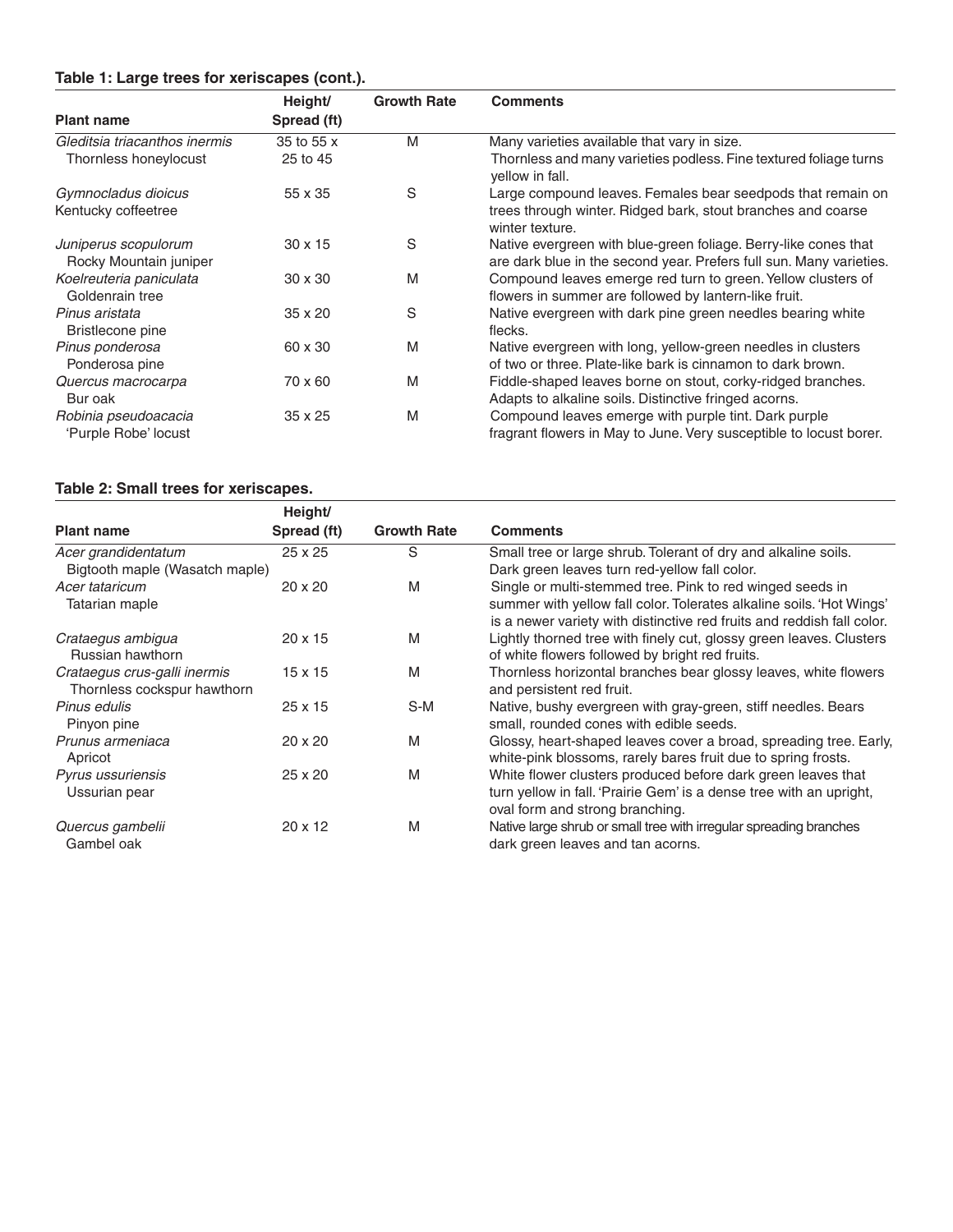### **Table 3: Shrubs for xeriscapes.**

|                                                                                                            | <b>Height</b> |                                      |                                                                                                                                           |
|------------------------------------------------------------------------------------------------------------|---------------|--------------------------------------|-------------------------------------------------------------------------------------------------------------------------------------------|
| <b>Plant name</b>                                                                                          | Spread (ft)   | <b>Flower color/month Comments</b>   |                                                                                                                                           |
| Amorpha canescens<br>Leadplant                                                                             | $3 \times 4$  | Purple/Jul-Aug                       | Silver-gray foliage, fine texture, fruit not important                                                                                    |
| Artemisia cana<br>Silver artemesia                                                                         | $5 \times 3$  | Yellow/Aug-Sept                      | Stiff, upright branches, slender gray leaves, native of Colorado<br>mountain meadows                                                      |
| Artemisia tridentata<br>Big sage                                                                           | $10 \times 6$ | Yellow/Aug-Sept                      | Silver, aromatic foliage; bark shreds with age, native                                                                                    |
| Atriplex canescens<br>Saltbush                                                                             | 5x 4          | Yellow/Jul-Aug                       | Gray green leaves, upright spreading form, four winged fruit on<br>female plants, tolerates alkaline soil                                 |
| Berberis thunbergii<br>Japanese barberry                                                                   | 3x5           | Yellow/Apr-May                       | Dwarf and purple leafed forms available, site in good light, single<br>spines, red persistent fruit                                       |
| Berberis x 'Tara' Emerald<br>Carousel <sup>™</sup>                                                         | $4 \times 5$  | Yellow-Apr-May                       | Rounded form, arching branches, prefers sun, red persistent<br>fruit, orange to red fall foliage color appears early and lasts long,      |
| <b>Emerald Carousel barberry</b><br>Buddleia alternifolia<br>'Argentea' - Silver<br>Fountain butterflybush | $10 \times 8$ | Violet/May-Jun                       | good for alkaline soils<br>Arching form, silver-gray foliage, fine texture, flowers on old wood,<br>attracts butterflies, extremely hardy |
| Caragana arborescens<br>Siberian peashrub                                                                  | 12 x 10       | Yellow/May-Jun                       | Upright, olive-green branches, bears small spines, produces pea-<br>like pods, tolerant of poor soils and windy sites                     |
| Caryopteris x clandonensis<br>Blue mist spirea                                                             | $4 \times 4$  | Blue-violet to<br>purple/Jul-Sept    | Silver green foliage, upright branches, persistent dry tan fruit,<br>attracts bees                                                        |
| Cercocarpus ledifolius<br>Curlleaf mountain-mahogany                                                       | 20 x 12       | Cream yellow/Apr<br>not showy        | Large shrub or small upright tree, evergreen foliage, seeds<br>with twisted, feathery tails; Foothills native                             |
| Cercocarpus montanus<br>Mountain-mahogany                                                                  | 8x6           | Cream yellow/Apr -<br>May, not showy | Open spreading growth habit, gray-green leaves, feathery<br>twisted seed tails in late summer                                             |
| Chamaebatiaria millefolium<br>Fernbush                                                                     | 5x6           | White/Jun-Jul                        | Fern-like gray green leaves, fine-textured and aromatic, rounded<br>form                                                                  |
| Chrysothamnus spp.<br>Rabbitbrush                                                                          | 6x6           | Yellow/Aug-Sep                       | Open, rounded form, green to white stems, silvery green leaves,<br>reseeds                                                                |
| Cowania mexicana<br>Cliff rose                                                                             | 6x6           | Creamy Whiter<br>Apr-May             | Upright semi-evergreen shrub, gray-green leaves, feathery seed<br>tails                                                                   |
| Elaeagnus umbellata<br>Autumn-olive                                                                        | 15 x 15       | Silvery flowers<br>Apr-May           | Large spreading shrub, green leaves with silvery undersides,<br>may sucker and spread                                                     |
| Ephedra equisetina<br>Bluestem jointfir                                                                    | $4 \times 5$  | Not important                        | Upright leafless stems are blue-green year round, red berries<br>midsummer on female plants                                               |
| Fallugia paradoxa<br>Apache plume                                                                          | 5x5           | White/May-Aug                        | Small leaves, fine-textured, whitish stems, rose-colored feathery-<br>tailed seeds, some suckering                                        |
| Fendlera rupicola<br>Cliff fendlerbush                                                                     | 5x5           | White/Jun                            | Glossy foliage, new reddish bark turns gray with age, upright<br>irregular growth, fragrant flowers                                       |
| Forestiera neomexicana<br>New Mexican privet                                                               | 12 x 10       | Yellow/Apr                           | Erect arching branches, rounded form, blue-black fruit on female,<br>yellow fall color                                                    |
| Hippophae rhamnoides<br>Sea-buckthorn                                                                      | 18 x 12       | Yellow/Mar-Apr                       | Upright, spreading shrub with slender thorns, narrow silvery<br>leaves, orange fruit on females persists into winter                      |
| Holodiscus dumosus<br>Rock spirea                                                                          | $4 \times 4$  | White/May-Jun                        | Upright spreading habit, fine-textured foliage turns red in fall,<br>rust colored seedheads in fall                                       |
| Juniperus spp.<br>Juniper                                                                                  | Many sizes    | Not important                        | Available in many foliage colors, forms and textures, see<br>Evergreen Shrubs fact sheet 7.414                                            |
| Ligustrum vulgare<br>'Cheyenne', Cheyenne privet                                                           | $10 \times 6$ | White/Jun-Jul                        | Upright, rapid grower, dark green foliage, black fruit in late<br>summer into winter, used for hedges, fragrant flowers                   |
| Pinus mugo<br>Mugo pine                                                                                    | Many sizes    | Not important                        | Many forms and growth habts, see Evergreen shrubs fact sheet<br>7.414                                                                     |
| Potentilla fruticosa<br>Cinquefoil (potentilla)                                                            | $4 \times 4$  | Yellow/White/Pink<br>Jun-frost       | Compact, speading and upright forms, varied foliage color, full<br>sun for best flowering                                                 |
| Prunus besseyi<br>Sand cherry                                                                              | 6 x 6         | White/Apr-May                        | Upright rounded form, gray green leaves, purplish black fruit,<br>red fall color                                                          |
| Rhus glabra cismontana<br>Smooth sumac                                                                     | 6x6           | Yellow/Jun-Jul                       | Rounded, suckering shrub, red fall color, fuzzy maroon<br>persistent fruit                                                                |
| Rhus trilobata<br>Threeleaf sumac                                                                          | 6 x 6         | Yellow, May                          | Dense rounded shrub, three-lobed leaves turn orange to red in<br>fall, some red fruit                                                     |
| Rosa woodsii<br>Native pink rose                                                                           | 6x6           | Pink/June                            | Arching branches, red-brown stems with loose prickles, red hips<br>persistent, orange to red fall color                                   |